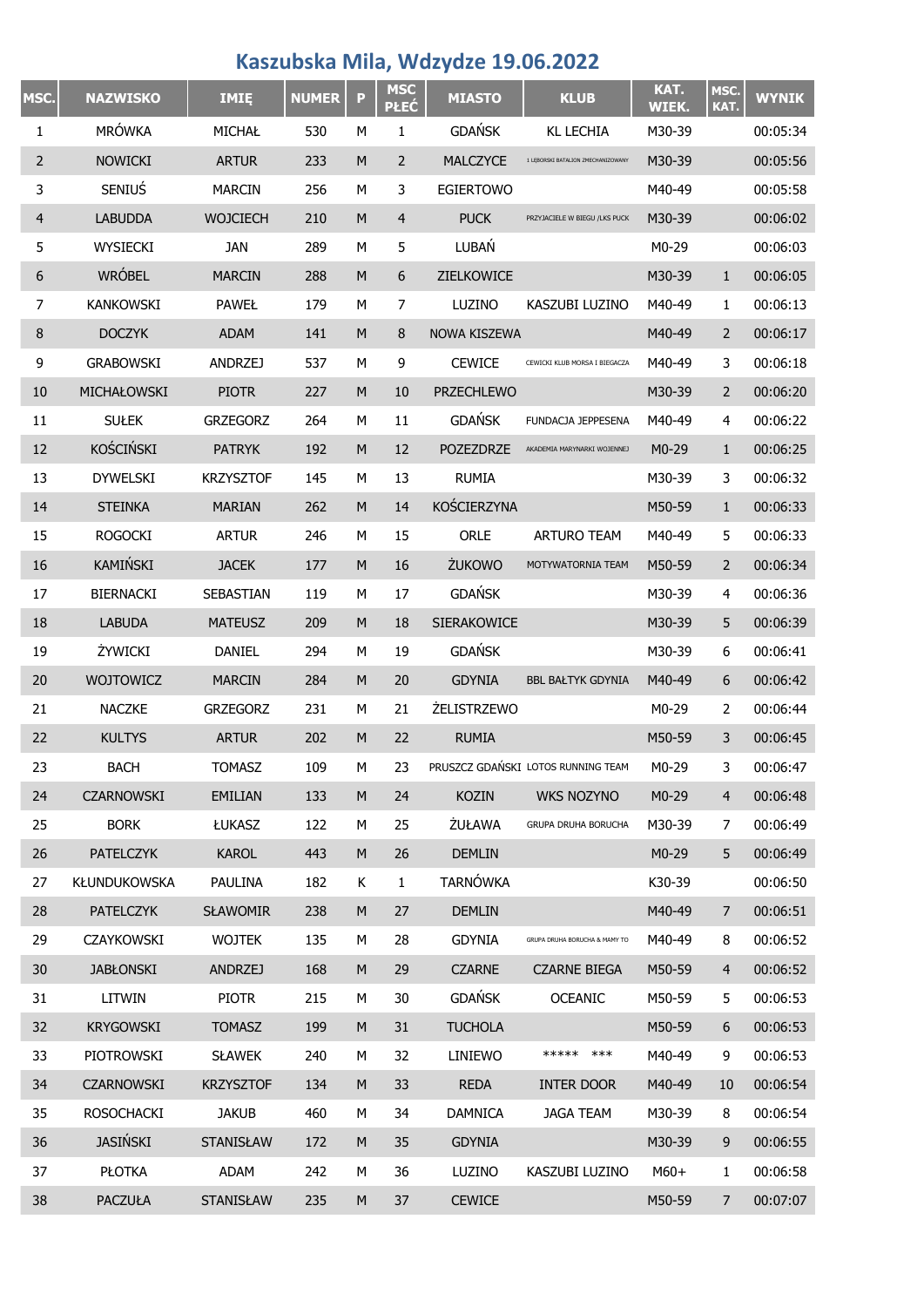| 39 | <b>BORN</b>        | <b>ANDRZEJ</b>    | 457 | М         | 38             | <b>GDAŃSK</b>           |                                                                | $M60+$ | 2              | 00:07:08 |
|----|--------------------|-------------------|-----|-----------|----------------|-------------------------|----------------------------------------------------------------|--------|----------------|----------|
| 40 | <b>GDANIEC</b>     | <b>KAMIL</b>      | 148 | ${\sf M}$ | 39             | <b>TCZEW</b>            |                                                                | M30-39 | 10             | 00:07:09 |
| 41 | KAMIŃSKI           | <b>BARTOSZ</b>    | 176 | М         | 40             | <b>RUMIA</b>            | <b>VEGE RUNNER</b>                                             | M0-29  | 6              | 00:07:10 |
| 42 | WYSZYNSKI          | <b>MIREK</b>      | 291 | ${\sf M}$ | 41             | WIŚNIEWO                |                                                                | M50-59 | 8              | 00:07:10 |
| 43 | <b>MARCHEL</b>     | <b>LUKASZ</b>     | 223 | М         | 42             | PIŁA                    | PIŁA                                                           | M40-49 | 11             | 00:07:13 |
| 44 | <b>FRANKOWSKA</b>  | <b>JUSTYNA</b>    | 147 | К         | $\overline{2}$ | <b>KARTUZY</b>          |                                                                | K30-39 |                | 00:07:13 |
| 45 | <b>JABŁOŃSKI</b>   | ŁUKASZ            | 169 | M         | 43             | <b>KARTUZY</b>          |                                                                | M40-49 | 12             | 00:07:14 |
| 46 | <b>RYBKA</b>       | <b>GRZEGORZ</b>   | 251 | M         | 44             | <b>RUMIA</b>            |                                                                | M40-49 | 13             | 00:07:17 |
| 47 | <b>KWIATKOWSKI</b> | <b>KAJETAN</b>    | 207 | М         | 45             | <b>KOWALE</b>           | KOWALE BIEGAJĄ                                                 | M40-49 | 14             | 00:07:20 |
| 48 | <b>WNUK</b>        | <b>STANISŁAW</b>  | 283 | ${\sf M}$ | 46             | <b>WIELKI KLINCZ</b>    |                                                                | $M60+$ | 3              | 00:07:22 |
| 49 | MIELCZARSKI        | <b>BARTOSZ</b>    | 228 | M         | 47             | WARSZAWA                |                                                                | M30-39 | 11             | 00:07:24 |
| 50 | LEWAŃCZYK          | <b>MARCIN</b>     | 212 | ${\sf M}$ | 48             | <b>STĘŻYCA</b>          | <b>METROŻERCY</b>                                              | M30-39 | 12             | 00:07:25 |
| 51 | HINTZKE            | <b>LESZEK</b>     | 167 | M         | 49             | LEŚNIEWO                | PRZYJACIELE W BIEGU                                            | M40-49 | 15             | 00:07:28 |
| 52 | <b>MARASZEK</b>    | <b>MIREK</b>      | 221 | ${\sf M}$ | 50             | <b>SUSZ</b>             | ROZBIEGANY SUSZ                                                | M40-49 | 16             | 00:07:31 |
| 53 | <b>BOGUCKI</b>     | ARKADIUSZ         | 120 | M         | 51             | <b>GDANSK</b>           | <b>HOPSASA</b>                                                 | M40-49 | 17             | 00:07:31 |
| 54 | <b>KOPEĆ</b>       | <b>IGOR</b>       | 184 | M         | 52             | SOPOT                   |                                                                | M40-49 | 18             | 00:07:33 |
| 55 | SIENKIEWICZ        | <b>WOJCIECH</b>   | 257 | М         | 53             | ŁÓDŹ                    | <b>ORANGE POLSKA</b>                                           | M40-49 | 19             | 00:07:34 |
| 56 | <b>KŁODAWSKI</b>   | PRZEMYSLAW        | 180 | ${\sf M}$ | 54             | <b>BYTÓW</b>            |                                                                | M30-39 | 13             | 00:07:37 |
| 57 | <b>KUŚMIEREK</b>   | <b>MARCIN</b>     | 204 | М         | 55             | MIŁOWO                  |                                                                | M40-49 | 20             | 00:07:37 |
| 58 | KOZIOŁKIEWICZ      | ŁUKASZ            | 194 | ${\sf M}$ | 56             | <b>MIRSK</b>            | MISJONARZE KLARETYNI C.M.F.                                    | M40-49 | 21             | 00:07:38 |
| 59 | ZDROJEWSKA         | <b>KATARZYNA</b>  | 292 | Κ         | 3              | <b>GDAŃSK PRZYMORZE</b> |                                                                | K30-39 |                | 00:07:39 |
| 60 | <b>KŁOSOWSKA</b>   | <b>EWA</b>        | 181 | К         | $\overline{4}$ | <b>GDAŃSK</b>           |                                                                | K40-49 |                | 00:07:40 |
| 61 | <b>CHUDY</b>       | <b>HENRYK</b>     | 132 | М         | 57             | <b>SŁAWNO</b>           | K S OLSZEWSKI I SYNOWIE                                        | $M60+$ | 4              | 00:07:42 |
| 62 | <b>TUSZKIEWICZ</b> | <b>STANISLAW</b>  | 468 | ${\sf M}$ | 58             | RACIĄŻ                  |                                                                | M40-49 | 22             | 00:07:43 |
| 63 | <b>GŁADKOWSKI</b>  | <b>GRZEGORZ</b>   | 152 | М         | 59             | GOWINO                  | BIGYELLOWFOOT ADVENTUTE TEAM                                   | M30-39 | 14             | 00:07:45 |
| 64 | <b>NIEMIEC</b>     | <b>MAREK</b>      | 232 | ${\sf M}$ | 60             | <b>GDYNIA</b>           |                                                                | M50-59 | 9              | 00:07:45 |
| 65 | <b>GROBELNY</b>    | <b>TOMASZ</b>     | 160 | M         | 61             |                         | STAROGARD GDAŃSKI STAROGARDZKI KLUB LEKKOATLETYCZNY FILIPPIDES | M40-49 | 23             | 00:07:47 |
| 66 | <b>BUCZYŃSKI</b>   | <b>PIOTR</b>      | 463 | ${\sf M}$ | 62             | <b>JUSZKOWO</b>         | <b>PIOTREX</b>                                                 | M40-49 | 24             | 00:07:48 |
| 67 | <b>WOLSKI</b>      | <b>JAROSŁAW</b>   | 285 | М         | 63             | <b>TCZEW</b>            | <b>BIEGAJĄCY TCZEW</b>                                         | M40-49 | 25             | 00:07:48 |
| 68 | <b>GIDZIŃSKA</b>   | <b>LARYSA</b>     | 150 | К         | 5              | <b>GDAŃSK</b>           | BENEFIT SYSTEMS OFF-ROAD RUNNERS                               | K30-39 |                | 00:07:48 |
| 69 | <b>MAJCHRZAK</b>   | <b>OSKAR</b>      | 219 | М         | 64             | <b>GDAŃSK</b>           |                                                                | M30-39 | 15             | 00:07:48 |
| 70 | <b>GRABIAS</b>     | <b>ALEKSANDRA</b> | 157 | K         | 6              | <b>GDAŃSK</b>           |                                                                | K30-39 | $1\,$          | 00:07:49 |
| 71 | <b>BROWARCZYK</b>  | <b>TOMEK</b>      | 125 | M         | 65             | ŁEBIEŃSKA HUTA          |                                                                | M40-49 | 26             | 00:07:50 |
| 72 | MIĄCZYŃSKA         | <b>JUSTYNA</b>    | 226 | К         | $\overline{7}$ | <b>GDAŃSK</b>           | USTAW SIĘ NA BIEGANIE W GDAŃSKU                                | K30-39 | $\overline{2}$ | 00:07:50 |
| 73 | ŁOSIŃSKI           | <b>DAMIAN</b>     | 217 | M         | 66             | <b>GDAŃSK</b>           | LOTOS RUNNING TEAM                                             | M30-39 | 16             | 00:07:54 |
| 74 | <b>BRZESKA</b>     | <b>JAGODA</b>     | 126 | К         | 8              | <b>KARTUZY</b>          | FORMA FITNESS CLUB KARTUZY                                     | K30-39 | 3              | 00:07:57 |
| 75 | SZCZYKUTOWICZ      | <b>TOMASZ</b>     | 265 | М         | 67             | <b>GDAŃSK</b>           | GDAŃSKI BIEGACZ / SZALONY GDAŃSK BIEGA                         | M30-39 | 17             | 00:07:59 |
| 76 | <b>PATELCZYK</b>   | <b>AGATA</b>      | 442 | К         | 9              | <b>DEMLIN</b>           |                                                                | K0-29  | $\mathbf{1}$   | 00:08:01 |
| 77 | <b>WENDT</b>       | <b>KAROL</b>      | 279 | М         | 68             | LUZINO                  |                                                                | M30-39 | 18             | 00:08:02 |
| 78 | <b>BULMAN</b>      | <b>PATRYK</b>     | 127 | ${\sf M}$ | 69             | <b>BUKOWINA</b>         |                                                                | M30-39 | 19             | 00:08:05 |
| 79 | <b>SKWIOT</b>      | STANISŁAW         | 260 | М         | 70             | <b>GDAŃSK</b>           | <b>TAKA RYBA</b>                                               | M50-59 | 10             | 00:08:06 |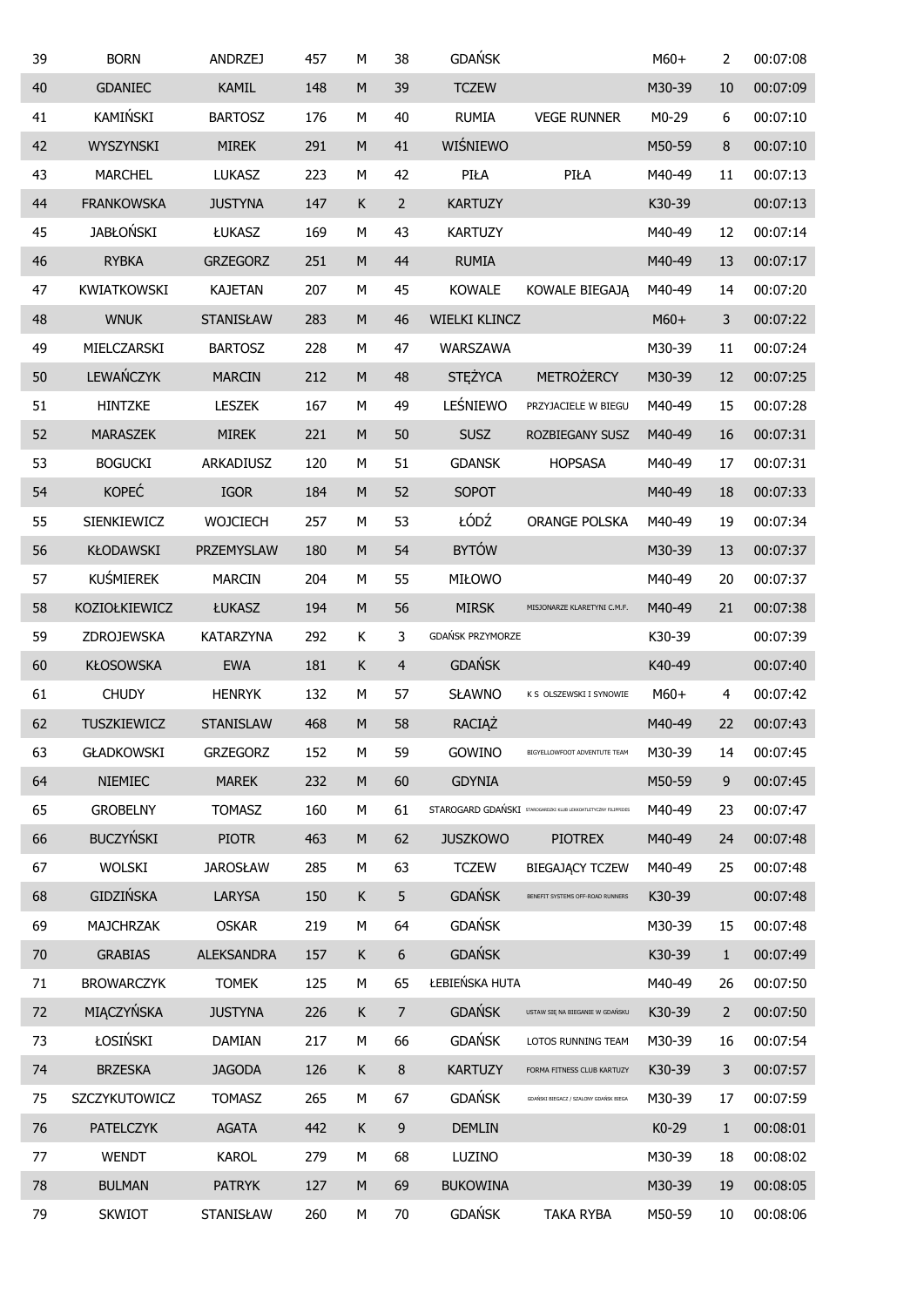| 80  | <b>PUŁAWSKI</b>       | <b>KAZIMIERZ</b>  | 244 | M         | 71 | <b>ŁYSE</b>          |                                                              | M50-59  | 11             | 00:08:11 |
|-----|-----------------------|-------------------|-----|-----------|----|----------------------|--------------------------------------------------------------|---------|----------------|----------|
| 81  | <b>OLEJNIK</b>        | <b>ADRIANA</b>    | 234 | Κ         | 10 | <b>GOWIDLINO</b>     |                                                              | K0-29   | 2              | 00:08:12 |
| 82  | <b>ROKITA</b>         | <b>MARIUSZ</b>    | 247 | M         | 72 | <b>GDYNIA</b>        | <b>ROCKYRUN</b>                                              | M40-49  | 27             | 00:08:16 |
| 83  | <b>TUREK</b>          | <b>MACIEJ</b>     | 528 | М         | 73 | <b>RUMIA</b>         |                                                              | M30-39  | 20             | 00:08:16 |
| 84  | <b>HINCKA</b>         | <b>MARZENA</b>    | 166 | К         | 11 | <b>GNIEŻDŻEWO</b>    | PRZYJACIELE W BIEGU/BRW WŁADYSŁAWOWO                         | K30-39  | $\overline{4}$ | 00:08:16 |
| 85  | <b>KWIATKOWSKA</b>    | <b>RENATA</b>     | 206 | К         | 12 |                      | OŻARÓW MAZOWIECKI KB OŻARÓW MAZOWIECKI BIEGA                 | K50-59  | 1              | 00:08:17 |
| 86  | <b>GRZECHULSKI</b>    | <b>PIOTR</b>      | 163 | M         | 74 |                      | NOWY DWÓR WEJHEROWSKI MORSKA JEDNOSTKA RAKIETOWA SIEMIROWICE | M40-49  | 28             | 00:08:19 |
| 87  | <b>DERING</b>         | <b>MARCIN</b>     | 138 | М         | 75 | <b>DEMLIN</b>        |                                                              | M30-39  | 21             | 00:08:21 |
| 88  | <b>KUCHTA</b>         | <b>IZABELA</b>    | 200 | K         | 13 | <b>RADOMIA</b>       | <b>ŻELAZNE DAMY</b>                                          | K40-49  | $\mathbf{1}$   | 00:08:22 |
| 89  | <b>BARANOWSKI</b>     | <b>GRZEGORZ</b>   | 114 | М         | 76 | <b>RUMIA</b>         |                                                              | M40-49  | 29             | 00:08:24 |
| 90  | <b>DETTLAFF</b>       | <b>SŁAWOMIR</b>   | 139 | M         | 77 | <b>GOWINO</b>        |                                                              | M40-49  | 30             | 00:08:27 |
| 91  | <b>KANKOWSKA</b>      | <b>JUSTYNA</b>    | 173 | К         | 14 | <b>LUZINO</b>        | <b>KASZUBI LUZINO</b>                                        | K40-49  | 2              | 00:08:28 |
| 92  | <b>GONTARZ</b>        | <b>RAFAŁ</b>      | 155 | M         | 78 | <b>KOŚCIERZYNA</b>   | POZYTYWNA ENDORFINA KOŚCIERZYNA                              | M40-49  | 31             | 00:08:31 |
| 93  | <b>STACHEWICZ</b>     | <b>DARIUSZ</b>    | 261 | M         | 79 | <b>GDAŃSK</b>        |                                                              | M50-59  | 12             | 00:08:35 |
| 94  | <b>WRÓBEL</b>         | <b>NATALIA</b>    | 287 | K         | 15 | ZIELKOWICE           |                                                              | K30-39  | 5              | 00:08:39 |
| 95  | <b>UJMA</b>           | <b>RADOSŁAW</b>   | 275 | M         | 80 |                      | BRODNICA GÓRNA AKADEMIA BIEGOWA KARTUZY                      | M40-49  | 32             | 00:08:40 |
| 96  | <b>BEDNAREK</b>       | <b>MICHAŁ</b>     | 116 | M         | 81 | <b>TCZEW</b>         | <b>CROSSEITE</b>                                             | M40-49  | 33             | 00:08:41 |
| 97  | <b>KACZMAREK</b>      | <b>ALEKSANDRA</b> | 174 | К         | 16 | CHWASZCZYNO          | <b>CROSSELITE</b>                                            | K40-49  | 3              | 00:08:41 |
| 98  | <b>ŻYTKO</b>          | <b>PAWEŁ</b>      | 486 | M         | 82 | <b>WIELKI KLINCZ</b> |                                                              | $M0-29$ | 7              | 00:08:42 |
| 99  | <b>LIHS</b>           | <b>TADEUSZ</b>    | 214 | М         | 83 | ŁÓDŹ                 | MISJONARZE KLARETYNI CMF.                                    | M50-59  | 13             | 00:08:46 |
| 100 | <b>MIOTK</b>          | <b>KLAUDIA</b>    | 466 | K         | 17 | <b>KARTUZY</b>       | FORMA FITNESS CLUB KARTUZY                                   | K0-29   | 3              | 00:08:46 |
| 101 | <b>BARTON</b>         | <b>KRYSTYNA</b>   | 115 | Κ         | 18 | <b>PRZECHLEWO</b>    | <b>PRZECHLEWO</b>                                            | K60+    | 1              | 00:08:50 |
| 102 | <b>HINC</b>           | <b>WALDEMAR</b>   | 447 | M         | 84 | <b>PRZECHLEWO</b>    | ZACISZE PRZECHLEWO                                           | M50-59  | 14             | 00:08:50 |
| 103 | <b>KOSTUCH</b>        | <b>JAN</b>        | 450 | М         | 85 | <b>GARCZ</b>         | FORMA FITNESS CLUB KARTUZY                                   | M60+    | 5              | 00:08:54 |
| 104 | <b>KORPAS</b>         | <b>EWA</b>        | 188 | К         | 19 |                      | PRUSZCZ GDAŃSKI KUNDY PORTOWE                                | K40-49  | 4              | 00:08:58 |
| 105 | KURZAWIŃSKA-JABŁONSKA | <b>KASIA</b>      | 203 | К         | 20 | <b>CZARNE</b>        | <b>CZARNE BIEGA</b>                                          | K50-59  | 2              | 00:09:00 |
| 106 | <b>KORDECKI</b>       | <b>ROBERT</b>     | 187 | ${\sf M}$ | 86 |                      | WIELKI KLINCZ MARATOŃCZYK WIELKI KLINCZ                      | M0-29   | 8              | 00:09:02 |
| 107 | <b>JANIK</b>          | <b>ROMAN</b>      | 170 | М         | 87 | <b>KWIDZYN</b>       | KWIDZYN BIEGA                                                | $M60+$  | 6              | 00:09:02 |
| 108 | <b>WYSOCKI</b>        | <b>DARIUSZ</b>    | 290 | ${\sf M}$ | 88 | <b>TORUŃ</b>         | CENTRUM SZKOLENIA WOJSK OBRONY TERYTORIALNEJ                 | M30-39  | 22             | 00:09:06 |
| 109 | <b>KANKOWSKA</b>      | <b>DOMINIKA</b>   | 142 | К         | 21 | LUZINO               | KASZUBI LUZINO                                               | K0-29   | 4              | 00:09:11 |
| 110 | <b>STOLC</b>          | <b>MACIEJ</b>     | 446 | ${\sf M}$ | 89 | KOŚCIERZYNA          |                                                              | M0-29   | 9              | 00:09:12 |
| 111 | <b>PLUTOWSKA</b>      | <b>BARBARA</b>    | 241 | К         | 22 | <b>TCZEW</b>         | <b>BIEGAJĄCY TCZEW</b>                                       | K30-39  | 6              | 00:09:18 |
| 112 | <b>STEINKA</b>        | <b>JUSTYNA</b>    | 263 | К         | 23 | ŁĘGOWO               | <b>TAPFLO TEAM</b>                                           | K30-39  | $\overline{7}$ | 00:09:18 |
| 113 | <b>RICHERT</b>        | <b>PIOTR</b>      | 531 | М         | 90 | <b>PRZODKOWO</b>     |                                                              | M40-49  | 34             | 00:09:26 |
| 114 | <b>BELA</b>           | <b>MIRKA</b>      | 117 | К         | 24 | <b>KOLONIA</b>       | PRZYJACIELE W BIEGU                                          | K50-59  | 3              | 00:09:38 |
| 115 | <b>KRAWIECKA</b>      | <b>KLAUDIA</b>    | 196 | К         | 25 | SOMONINO             | AKADEMIA BIEGOWA KARTUZY                                     | K0-29   | 5              | 00:09:45 |
| 116 | SZYMANKIEWICZ         | <b>KALINA</b>     | 268 | К         | 26 | <b>GDYNIA</b>        |                                                              | K50-59  | $\overline{4}$ | 00:09:47 |
| 117 | <b>KOPROWSKI</b>      | <b>MARCIN</b>     | 185 | М         | 91 | <b>TORUŃ</b>         | KM UMK TORUŃ                                                 | M40-49  | 35             | 00:09:48 |
| 118 | <b>MASŁOWSKA</b>      | <b>ALEKSANDRA</b> | 224 | К         | 27 | <b>KWIDZYN</b>       |                                                              | K30-39  | 8              | 00:09:49 |
| 119 | <b>GRODECKI</b>       | <b>JAN</b>        | 455 | М         | 92 | PRUSZCZ GDAŃSKI      |                                                              | M40-49  | 36             | 00:09:59 |
| 120 | <b>GRODECKA</b>       | AGNIESZKA         | 454 | К         | 28 | PRUSZCZ GDAŃSKI      |                                                              | K40-49  | 5              | 00:09:59 |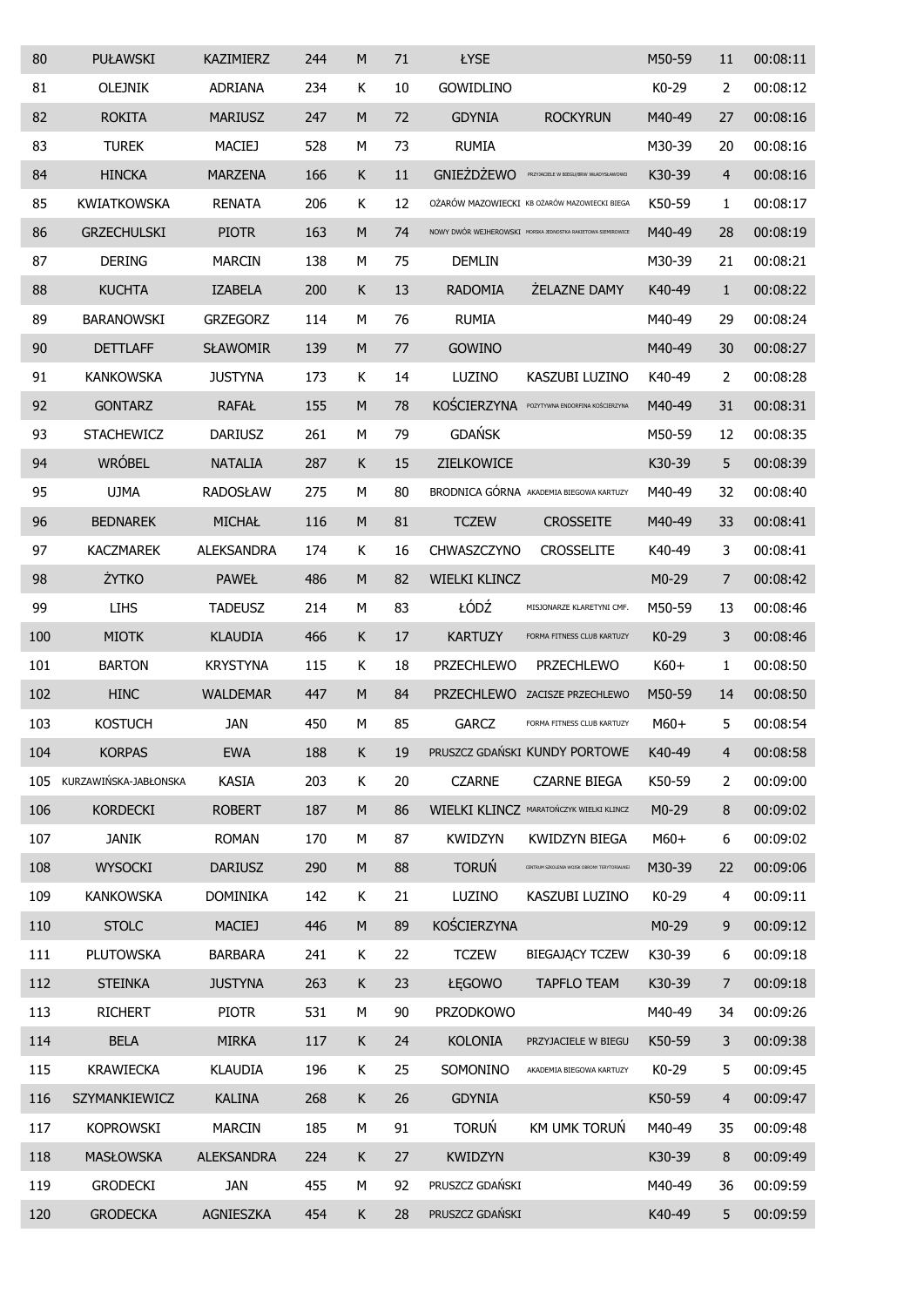| 121 | MIKOŁAJCZYK              | <b>KATARZYNA</b>  | 229 | К         | 29  | <b>GDYNIA</b>             | <b>MAMY TO</b>                                       | K40-49 | 6  | 00:10:02 |
|-----|--------------------------|-------------------|-----|-----------|-----|---------------------------|------------------------------------------------------|--------|----|----------|
| 122 | <b>AUGUSTYNIAK</b>       | MIROSŁAWA         | 108 | К         | 30  | <b>GDYNIA</b>             | MAMY TO / ZWINNI                                     | K40-49 | 7  | 00:10:02 |
| 123 | MATEJCZYK-WALETKO        | <b>DOROTA</b>     | 225 | К         | 31  | <b>GDYNIA</b>             | MAMYTO/VRC                                           | K40-49 | 8  | 00:10:02 |
| 124 | <b>GŁADYKOWSKI</b>       | <b>TOMASZ</b>     | 153 | M         | 93  | <b>RUMIA</b>              |                                                      | M50-59 | 15 | 00:10:06 |
| 125 | <b>HERRMANN</b>          | <b>EWA</b>        | 165 | Κ         | 32  | <b>BOJANO</b>             | <b>BOJANO BIEGA</b>                                  | K30-39 | 9  | 00:10:08 |
| 126 | <b>KORAL</b>             | <b>MAREK</b>      | 186 | M         | 94  | <b>GDYNIA</b>             |                                                      | M40-49 | 37 | 00:10:11 |
| 127 | <b>KWAŚNIK</b>           | <b>JAN</b>        | 205 | М         | 95  | <b>GDAŃSK</b>             | FIGHTING RUNNERS                                     | M30-39 | 23 | 00:10:13 |
| 128 | <b>TOCHA</b>             | ZBIGNIEW          | 270 | M         | 96  | <b>SKÓRCZ</b>             | AKTYWNI KOCIEWIACY                                   | $M60+$ | 7  | 00:10:13 |
| 129 | <b>SZOPA</b>             | <b>MAREK</b>      | 267 | М         | 97  | <b>GDYNIA</b>             | <b>RUNEDA</b>                                        | M40-49 | 38 | 00:10:15 |
| 130 | <b>GDANIEC</b>           | <b>ANNA</b>       | 149 | К         | 33  | STAROGARD GDAŃSKI         |                                                      | K40-49 | 9  | 00:10:17 |
| 131 | <b>DABROWSKI</b>         | <b>KRZYSZTOF</b>  | 137 | М         | 98  | <b>GDAŃSK</b>             | TKD TRENER KRZYSZTOF DĄBROWSKI                       | M30-39 | 24 | 00:10:18 |
| 132 | <b>GŁODOWSKI</b>         | MICHAŁ            | 154 | M         | 99  | <b>TCZEW</b>              |                                                      | M40-49 | 39 | 00:10:18 |
| 133 | DAMASZKE                 | <b>ALEKSANDRA</b> | 136 | К         | 34  | CHWASZCZYNO               |                                                      | K30-39 | 10 | 00:10:20 |
| 134 | LIDZBARSKI               | <b>ADAM</b>       | 213 | ${\sf M}$ | 100 | <b>SZEMUD</b>             |                                                      | M40-49 | 40 | 00:10:21 |
| 135 | <b>HEJKA</b>             | <b>WŁADEK</b>     | 164 | М         | 101 | <b>KARTUZY</b>            | AKADEMIA BIEGOWA KARTUZY                             | M40-49 | 41 | 00:10:21 |
| 136 | MICHNOWICZ               | <b>PIOTR</b>      | 467 | ${\sf M}$ | 102 | <b>GDAŃSK</b>             |                                                      | M50-59 | 16 | 00:10:25 |
| 137 | <b>ARENDT</b>            | AGNIESZKA         | 107 | К         | 35  | <b>GDANSK</b>             | ŻARTA WATAHA                                         | K40-49 | 10 | 00:10:26 |
| 138 | <b>KNORPS</b>            | <b>MELCHIOR</b>   | 183 | M         | 103 | <b>KOWALE</b>             |                                                      | M30-39 | 25 | 00:10:30 |
| 139 | <b>DŁUŻEWSKA</b>         | <b>JOLANTA</b>    | 140 | Κ         | 36  | <b>STRASZYN</b>           |                                                      | K40-49 | 11 | 00:10:31 |
| 140 | <b>GRABOWSKA</b>         | <b>DAGMARA</b>    | 159 | К         | 37  | <b>JUSZKOWO</b>           | STRASZYN BIEGA                                       | K40-49 | 12 | 00:10:32 |
| 141 | <b>GRABOWSKA</b>         | MAGDALENA         | 158 | Κ         | 38  |                           | PRUSZCZ GDAŃSKI STRASZYN BIEGA                       | K40-49 | 13 | 00:10:32 |
| 142 | <b>JANISZ KOZIKOWSKA</b> | <b>JOANNA</b>     | 171 | К         | 39  | <b>JUSZKOWO</b>           | STRASZYN BIEGA                                       | K40-49 | 14 | 00:10:32 |
| 143 | SAŁUSTOWICZ              | <b>PATRYCJA</b>   | 253 | К         | 40  | LUBLIN                    | #NOLIMITS                                            | K40-49 | 15 | 00:10:32 |
| 144 | <b>KULGAJUK</b>          | MICHAŁ            | 201 | M         | 104 |                           | PRUSZCZ GDAŃSKI SUT STRASZYN ULTRA TEAM              | M30-39 | 26 | 00:10:32 |
| 145 | <b>DWORAK</b>            | <b>WOJCIECH</b>   | 144 | М         | 105 |                           | PRUSZCZ GDAŃSKI STRASZYN ULTRA TEAM                  | M40-49 | 42 | 00:10:32 |
| 146 | WOZBANOWICZ              | <b>JACEK</b>      | 286 | M         | 106 | <b>STRASZYN</b>           | STRASZYN BIEGA                                       | M40-49 | 43 | 00:10:33 |
| 147 | <b>RUTKOWSKI</b>         | SEBASTIAN         | 250 | М         | 107 |                           | <b>GRONOWO GÓRNE SUT STRASZYN ULTRA TEAM</b>         | M40-49 | 44 | 00:10:33 |
| 148 | <b>CEJROWSKI</b>         | <b>ANDRZEJ</b>    | 129 | M         | 108 | <b>STRASZYN</b>           | SUT STRASZYN ULTRA TEAM                              | M30-39 | 27 | 00:10:33 |
| 149 | KOSZAROWSKI              | <b>JAROSŁAW</b>   | 191 | М         | 109 |                           | PRUSZCZ GDAŃSKI PRUSZCZ BIEGA / STRASZYN BIEGA / SUT | M40-49 | 45 | 00:10:33 |
| 150 | WAWRZYNIAK               | <b>MICHAŁ</b>     | 278 | M         | 110 | <b>CHOJNICE</b>           | <b>GCH BIEGA</b>                                     | M40-49 | 46 | 00:10:34 |
| 151 | <b>TRAWCZYŃSKA</b>       | <b>EWELINA</b>    | 273 | Κ         | 41  | ŁÓDŹ                      |                                                      | K40-49 | 16 | 00:10:34 |
| 152 | <b>SIKORA</b>            | <b>ANNA</b>       | 258 | K         | 42  | <b>BOJANO</b>             | <b>BOJANO BIEGA</b>                                  | K40-49 | 17 | 00:10:34 |
| 153 | SAJEWICZ                 | <b>MAGDA</b>      | 459 | K         | 43  | <b>GDAŃSK</b>             | <b>ULTRA WAY</b>                                     | K30-39 | 11 | 00:10:34 |
| 154 | <b>FORMELA</b>           | <b>KATARZYNA</b>  | 146 | K         | 44  | MARSZEWSKA GÓRA           |                                                      | K30-39 | 12 | 00:10:36 |
| 155 | KALIŃSKI                 | <b>RAFAŁ</b>      | 175 | M         | 111 | <b>GDYNIA</b>             |                                                      | M40-49 | 47 | 00:10:40 |
| 156 | <b>SKURTYS</b>           | <b>CEZARY</b>     | 259 | M         | 112 | <b>REDA</b>               | <b>MARDY BUM</b>                                     | M40-49 | 48 | 00:10:44 |
| 157 | <b>RYCHERT</b>           | <b>ANNA</b>       | 252 | Κ         | 45  | GOWINO                    | KASZUBI LUZINO                                       | K30-39 | 13 | 00:10:48 |
| 158 | <b>TOŁODZIECKI</b>       | <b>MARCIN</b>     | 272 | M         | 113 | <b><i>ŻELISTRZEWO</i></b> | <b>BYLEDOMETY</b>                                    | M40-49 | 49 | 00:10:51 |
| 159 | <b>TOŁODZIECKA</b>       | AGNIESZKA         | 271 | Κ         | 46  | <b>ŻELISTRZEWO</b>        | <b>BYLEDOMETY</b>                                    | K40-49 | 18 | 00:10:51 |
| 160 | <b>RIEGEL</b>            | <b>DOMINIKA</b>   | 445 | K         | 47  | <b>GDAŃSK</b>             |                                                      | K30-39 | 14 | 00:10:56 |
| 161 | <b>BRATKOWSKA</b>        | AGNIESZKA         | 124 | K         | 48  | <b>GDYNIA</b>             |                                                      | K40-49 | 19 | 00:10:59 |